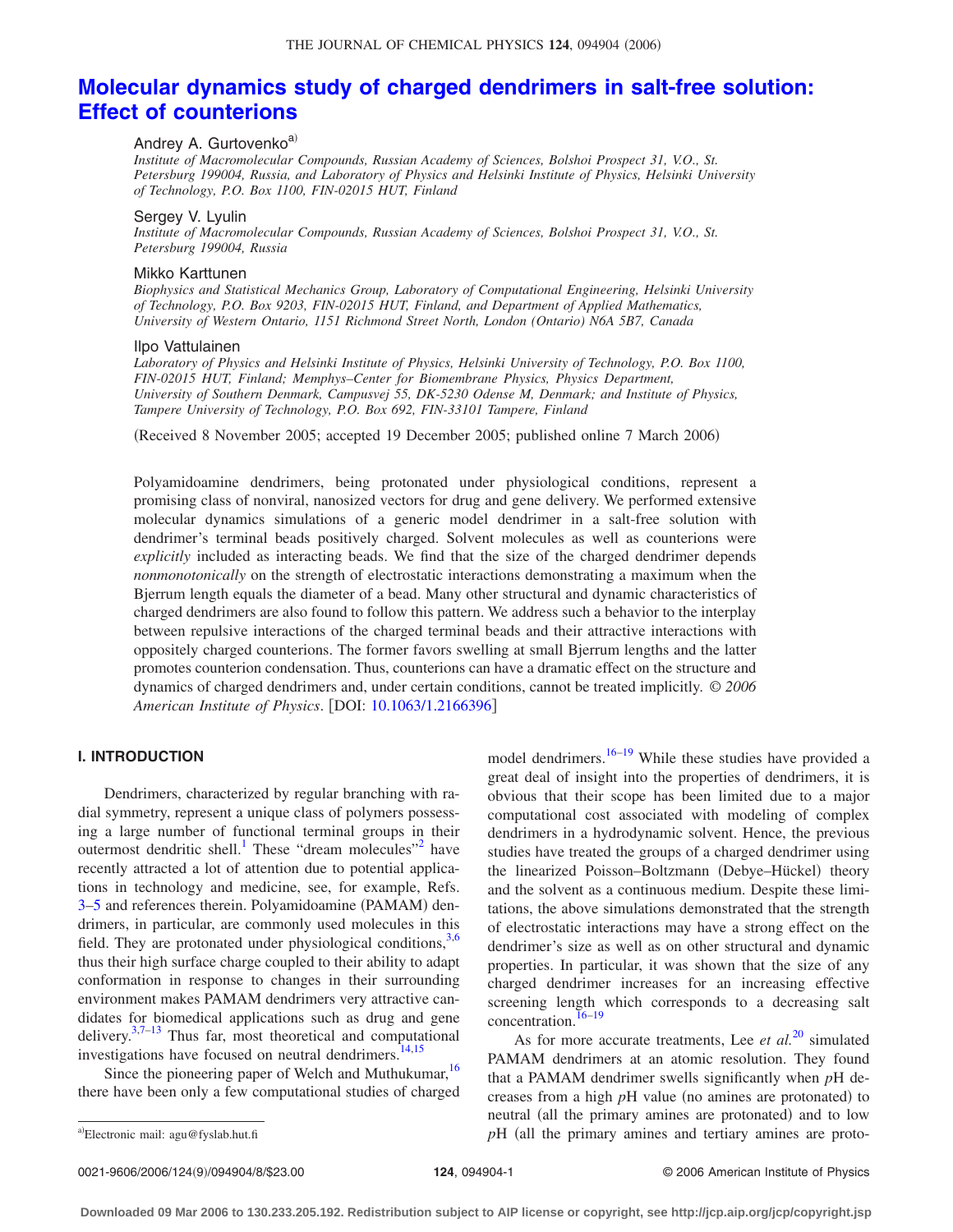nated). However, they treated the counterions as well as the solvent implicitly (except for dendrimers of second generation which were solvated in explicit water). $20$  A more realistic atomic-scale simulation of PAMAM dendrimers was performed very recently by Maiti *et al.*<sup>[21](#page-7-0)</sup> and Lin *et al.*,<sup>[22](#page-7-0)</sup> who accounted for water molecules and counterions in an explicit manner. They showed that the presence of a solvent leads to a swelling of the dendrimer, while the effect of *p*H was found to be similar to that reported in earlier studies. $^{20}$  As a part of counterions were found to condense onto the dendrimer, $^{21}$  it was stated that the presence of counterions increases the swelling of a dendrimer. The effect of counterions on dendrimer charges and related structural aspects was not clarified, though, since for the counterion concentrations they used, the amine charges were strongly screened: The corresponding Debye length was about 3–4 Å and hence close to the minimal value considered by Welch and Muthukumar.<sup>16</sup> This implies that the effect of smaller counterion concentrations and, hence, the overall role of counterions has remained unresolved.

In general, there is a reason to emphasize that the applicability of the Debye–Hückel approximation for dendrimers should not be taken for granted. It is valid in the dilute limit—here it means the situation where the separation between charges exceeds the Bjerrum length. However, that condition breaks down easily in dense structures such as dendrimers, which implies that in most of the cases counterions must be taken *explicitly* into account. Computational studies of flexible linear polyelectrolytes have demonstrated $^{23-25}$  that the presence of explicit counterions is indeed crucial: Increasing the strength of electrostatic interactions can provoke counterion condensation and, therefore, lead to dramatic changes in the polymer's structure and dynamics. It is reasonable to expect similar counterion effects also for dendrimers. A recent computational study of model dendrimers suggests that this is indeed the case.<sup>2</sup>

In this study we aim to clarify the role of counterions. We have performed extensive molecular dynamics simulations using a generic cationic model dendrimer of the fourth generation. Counterions and solvent molecules are explicitly included. A systematic variation of the strength of electrostatic interactions has allowed us to examine the influence of counterions on the structural and dynamical properties of charged dendrimers. It turns out that the size of charged dendrimers depends *nonmonotonically* on the strength of electrostatic interactions in the system clearly indicating a pronounced effect of counterion condensation.

## **II. MODEL AND SIMULATION DETAILS**

We performed molecular-dynamic (MD) simulations of dendrimers of the fourth generation using the freely jointed "bead-and-spring" model. Each bead of the last, or the terminal, generation was set to carry a positive unit charge. The dendrimer was solvated in a box of nonpolar molecules (beads) and an appropriate number of counterions were added to preserve overall charge neutrality.

The bonds were modeled as harmonic springs with their potential energy given by  $U = \frac{1}{2}k(l - l_0)^2$ , where  $\bar{l}_0$  is the ref-



FIG. 1. A sketch of the dendritic topology used in this study. Beads of the last, or the terminal, generation shell (the illustration is for a dendrimer of the second generation) are positively charged (black beads). In the simulations we used dendrimers of the fourth generation.

erence bond length. The spring constant  $k=10^3 k_B T/l_0^2$  was chosen to be rather high as has been done in earlier studies.<sup>27</sup> All short-range nonelectrostatic nonbonded interactions were described by the Lennard-Jones potential  $U_{\text{LJ}} = 4\epsilon [(\sigma/r)^{12}]$  $-(\sigma/r)^6$ ] with  $\epsilon$ =0.3 $k_B T$ . The bead-bead interaction diameter  $\sigma = 0.8l_0$  was taken to be the same for all beads in the system. The Lennard-Jones potential was cut off at  $r_c = 2^{1/6}\sigma$  and shifted to zero. $^{23}$  The dendrimer was in a good solvent.

The long-range electrostatic interactions between the charged terminal beads (with a positive unit charge on each) and negatively charged counterions were handled using the particle-mesh Ewald (PME) method,<sup>28,29</sup> which has been shown to perform well in soft matter simulations. $30,31$  The strength of electrostatic interactions is characterized by the so-called Bjerrum length:

$$
\lambda_B = \frac{e^2}{4\pi\varepsilon_0 \varepsilon_s k_B T},\tag{1}
$$

where  $\varepsilon$ <sub>s</sub> is the dielectric permittivity of the solvent. To examine the effects of counterions on the dendrimer's structure and dynamics, the Bjerrum length  $\lambda_B$  was systematically varied from 0 to 8.0 $l_0$ . This change in  $\lambda_B$  may be interpreted as a variation of the dielectric properties of the solvent  $(\lambda_B)$  $\sim$  1/ $\varepsilon$ <sub>s</sub>). In all, we studied ten different systems with  $\lambda_B$ /*l*<sub>0</sub> taken to be 0.0, 0.2, 0.4, 0.6, 0.8, 1.0, 2.0, 3.2, 6.4, and 8.0.

The dendritic topology employed in our study is schematically depicted in Fig. 1. We studied a trifunctional dendrimer of the fourth generation with single bonds between the branch points. The dendrimer had 94 beads of which 48 were terminal ones. To generate initial configurations, the procedure of Murat and Grest was used. $32$  The dendrimer was then solvated in a cubic box with 4692 solvent particles. That corresponds to a polymer fraction of about 0.02. The density was set to  $1.688l_0^{-3}$  (or, alternatively, to  $0.864\sigma^{-3}$ ), similar to Refs. [33](#page-7-0) and [34.](#page-7-0) The linear size of the simulation box size was set to  $14.16*l*<sub>0</sub>$ , and periodic boundary conditions were applied in all three dimensions. The ratio of the average dendrimer size to the simulation box size was about 0.2.

For simulating charged dendrimers, unit positive charges were assigned to all beads of the terminal G4 generation shell of the neutral dendrimer. This was aimed to mimic physiological (neutral) pH conditions when the primary amines of a PAMAM dendrimer become protonated.<sup>6</sup> To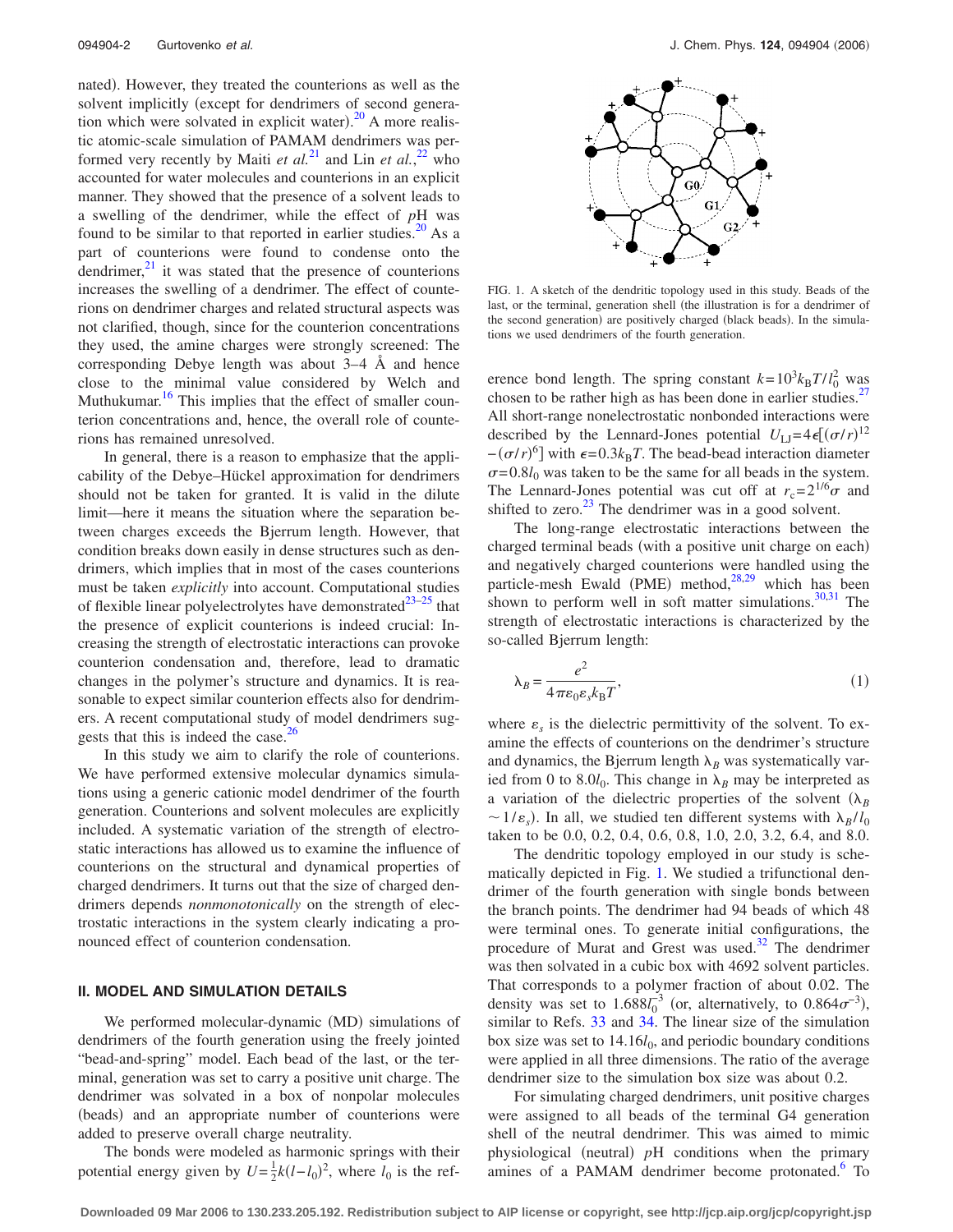<span id="page-2-0"></span>keep the system electroneutral, randomly chosen 48 solvent beads were converted to counterions by assigning negative unit charges on them. This system was used as the starting configuration for MD simulations of charged dendrimers.

All systems with different Bjerrum lengths were first equilibrated for 106 time steps in the *NVT* ensemble with the time step  $\Delta t = 2.4 \times 10^{-3} \tau_0$ , where  $\tau_0 = l_0(m/\epsilon)^{1/2}$  is the characteristic time of the model (*m* is the mass of a bead). The equilibration procedure was applied to the entire system (a dendrimer, solvent molecules, and counterions). The temperature was controlled using the scheme of Berendsen *et al.*, [35](#page-7-0) while all the bond lengths were kept constant by using the SHAKE algorithm.<sup>36</sup> After equilibration, data were collected from production runs of  $10<sup>7</sup>$  time steps each in the *NVE* ensemble. The time step in the production runs was set to  $1.2 \times 10^{-3} \tau_0$  (constraints were not applied to dendrimer's bonds during the production). All the simulations were performed using the GROMACS package. $37,38$  Each simulation was run on a single 3.2 GHz Pentium-4 processor.

To examine possible finite size effects, we performed additional simulation runs using simulations containing twice the number of solvent molecules. We examined the box size effects for a neutral dendrimer as well as for the charged dendrimers with  $\lambda_B=0.4l_0$  and  $\lambda_B=6.4l_0$ . For the case of neutral dendrimers we did not find any noticeable deviations when the larger box size was employed. For charged dendrimers, the average size of the counterion cloud around the dendrimer was found to naturally increase upon increasing the box size. This was accompanied by a slight decrease of the fraction of counterions condensed onto the dendrimer with the corresponding small increase of the dendrimer size. This effect was found to become weaker for an increasing magnitude of electrostatic interactions in the system, so that it became indistinguishable for  $\lambda_B=6.4l_0$ . Thus, increasing the simulation box size does not change the character of the  $\lambda_B$  dependence of the structural and dynamic properties of dendrimers.

# **III. STRUCTURAL PROPERTIES**

## **A. Equilibration**

As in previous computational studies,  $17,27$  initial equilibration was monitored through the time evolution of the mean-square radius of gyration:

$$
R_g^2 = \frac{1}{N} \sum_{i=1}^{N} (r_i - R_{\text{c.m.}})^2,
$$
\n(2)

where *N* is the number of beads and  $R_{c.m.}$  is the position of the center of mass (c.m.) of the dendrimer. This quantity, being a measure of the overall size of the dendrimer, was found to remain stable during the entire production run.

The above, however, is not enough for a system containing unscreened charges. It is further required that the ions have reached equilibrium. To monitor the equilibration of ions, we first calculated the radial distribution functions (RDFs) for ion-ion, ion-dendrimer bead, and ion-solvent molecule pairs (data not shown). The position of the first minimum defines the radius of the first coordination shell of



FIG. 2. Average mean-square radius of gyration  $\langle R_g^2 \rangle$  of the whole dendrimer (solid circles), and of the beads of the *terminal* dendrimer shell (open circles) as a function of the Bjerrum length  $\lambda_B$ . Error bars are of the same size as the symbols. The error bars were estimated as the standard errors of the mean by splitting trajectories into ten pieces of 106 time steps each.

a counterion. This procedure has been used in other related studies as well.<sup>39–41</sup> The radius was found to be  $\sim$ 1.3*l*<sub>0</sub>. The coordination numbers were then calculated by counting the total numbers of beads within the first coordination shell. The coordination numbers are found to become stable as a function of time during the equilibration period (see Sec. II).

## **B. Dendrimer size and counterion condensation**

Next, we describe the structural characteristics of charged dendrimers at different strengths of electrostatic interactions. In Fig. 2 we plot the average mean-square radius of gyration  $\langle R_g^2 \rangle$  of the dendrimer as a function of the Bjerrum length  $\lambda_B$ . Remarkably, the dependence of  $\langle R_g^2 \rangle$  on  $\lambda_B$  is found to be nonmonotonic. Increasing the Bjerrum length from zero leads to a pronounced swelling of the dendrimer, the maximum being at  $\lambda_B \approx 0.8 l_0$  as shown in Fig. 2. Further increase is found to have an opposite effect, i.e., the dendrimer shrinks. Figure [3](#page-3-0) shows snapshots from our simulations for the swollen and shrunk dendrimers. Such a behavior resembles the findings for linear<sup>23,25</sup> and dendritic<sup>26</sup> polyelectrolytes, and is associated with counterion condensation. In particular, a similar nonmonotonic dependence of the dendrimer size on the Bjerrum length was found in Ref. [26,](#page-7-0) where the authors considered a different dendritic topology a dendrimer of the fifth generation with two spacers between branching points), employed a different simulation technique (Monte Carlo), and did not account for explicit solvent molecules. This suggests that as far as the structural properties are concerned, the results presented here are of generic nature. In turn, the explicit representation of solvent molecules in our case seems to lead to an overall swelling of a dendrimer compared with implicit solvent treatment and, being coupled to the molecular dynamics method employed, allows us to extract the information related to the dendrimer dynamics in an accurate manner.

The  $\lambda_B$  dependence for the radius of gyration calculated for charged beads of the terminal shell  $(\langle R_g^2 \rangle_{\text{term}})$  follows closely that of the whole dendrimer  $(\langle R_g^2 \rangle_{\text{dend}})$ , see Fig. 2. Interestingly, the  $\langle R_g^2 \rangle_{\text{term}}$  exceeds the radius of gyration of the dendrimer at all Bjerrum lengths. For neutral dendrimers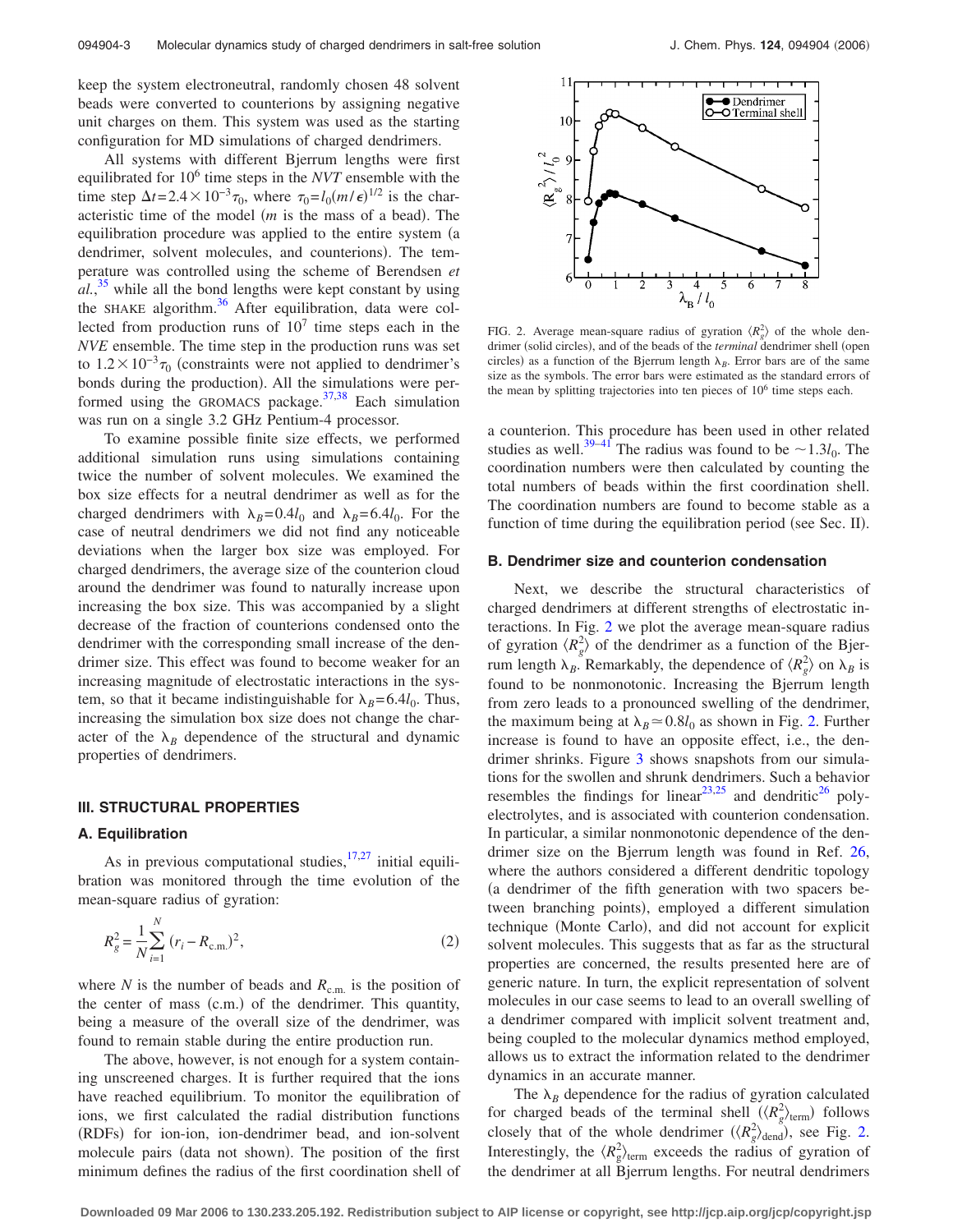<span id="page-3-0"></span>

FIG. 3. (Color online) Typical configurations of charged dendrimers at  $\lambda_B$  $=0.8l_0$  (top) and  $\lambda_B$ =6.4*l*<sub>0</sub> (bottom). Counterions are shown as spheres. The solvent is omitted for clarity.

this finding is in agreement with experimental data $42$  and with Brownian dynamics simulations. $43$  As demonstrated in Ref. [43,](#page-7-0) and as we proceed to show, the fact that  $\langle R_g^2 \rangle_{\text{term}}$  $\langle R_g^2 \rangle_{\text{dend}}$  does *not* mean that beads of the terminal generation shell are localized near the dendrimer's periphery.

To clarify the role of counterions, we calculated the mean-square radius of gyration  $\langle R_g^2 \rangle_{\text{ions}}$  of the counterions, see Fig. 4 (top), that serves as a measure for the size of the counterion cloud around the dendrimer. It turns out that the ion cloud becomes smaller as the Bjerrum length increases. This decrease, however, is found to be monotonic. Furthermore, in Fig. 4 (bottom) we estimate the fraction of counterions condensed onto the dendrimer. For doing that we used a simple criterion, namely, we counted counterions which had dendrimer beads in their first coordination shells. As Fig. 4 shows, the number of condensed ions increases continuously with the strength of electrostatic interactions in the system.

The above suggests that there is a subtle interplay between two opposite effects upon increasing  $\lambda_B$ : (i) a growth in the strength of the *repulsive* electrostatic interactions between the charged terminal beads and (ii) a strengthening of condensation of counterions due to the *attractive* interactions between counterions and the oppositely charged dendrimer beads. The former leads to a swelling of the charged den-



FIG. 4. Top: Average mean-square radius of gyration  $\langle R_g^2 \rangle$  calculated for counterions with respect to the center of mass (c.m.) of the dendrimer. Bottom: Average fraction of counterions condensed onto the charged dendrimer as a function of the Bjerrum length  $\lambda_B$ . See text for the criterion used to identify condensed ions.

drimer and the latter screens positive charges of the terminal dendrimer generation giving rise to the shrinking of the dendrimer. The maximum of the dendrimer's size is found to be at  $\lambda_B \approx 0.8 l_0$  (i.e., at  $\lambda_B \approx \sigma$ ), see Fig. [2.](#page-2-0) This corresponds to a swelling by  $\sim$ 12.5% with respect to the neutral case.

The condensation of counterions onto the dendrimer should be accompanied by a decrease in its hydration, which is characterized by the number of solvent molecules in the ion's first coordination shell. Indeed, that can be seen by computing the average coordination numbers of counterions with dendrimer's beads and with solvent molecules, see Fig. 5. The increase of the strength of electrostatic interactions in the system provokes a condensation of counterions and, correspondingly, leads to a loss of solvent molecules from the ions' first coordination (hydration) shell (Fig. 5).

## **C. Number density profiles**

To analyze the locations of the dendrimer's beads, solvent molecules, and counterions in more detail, we calcu-



FIG. 5. Average coordination numbers of ions with the dendrimer's beads (solid circles), with the charged beads of the G4 shell (open circles), and with solvent beads (open squares) as a function of the Bjerrum length  $\lambda_B$ .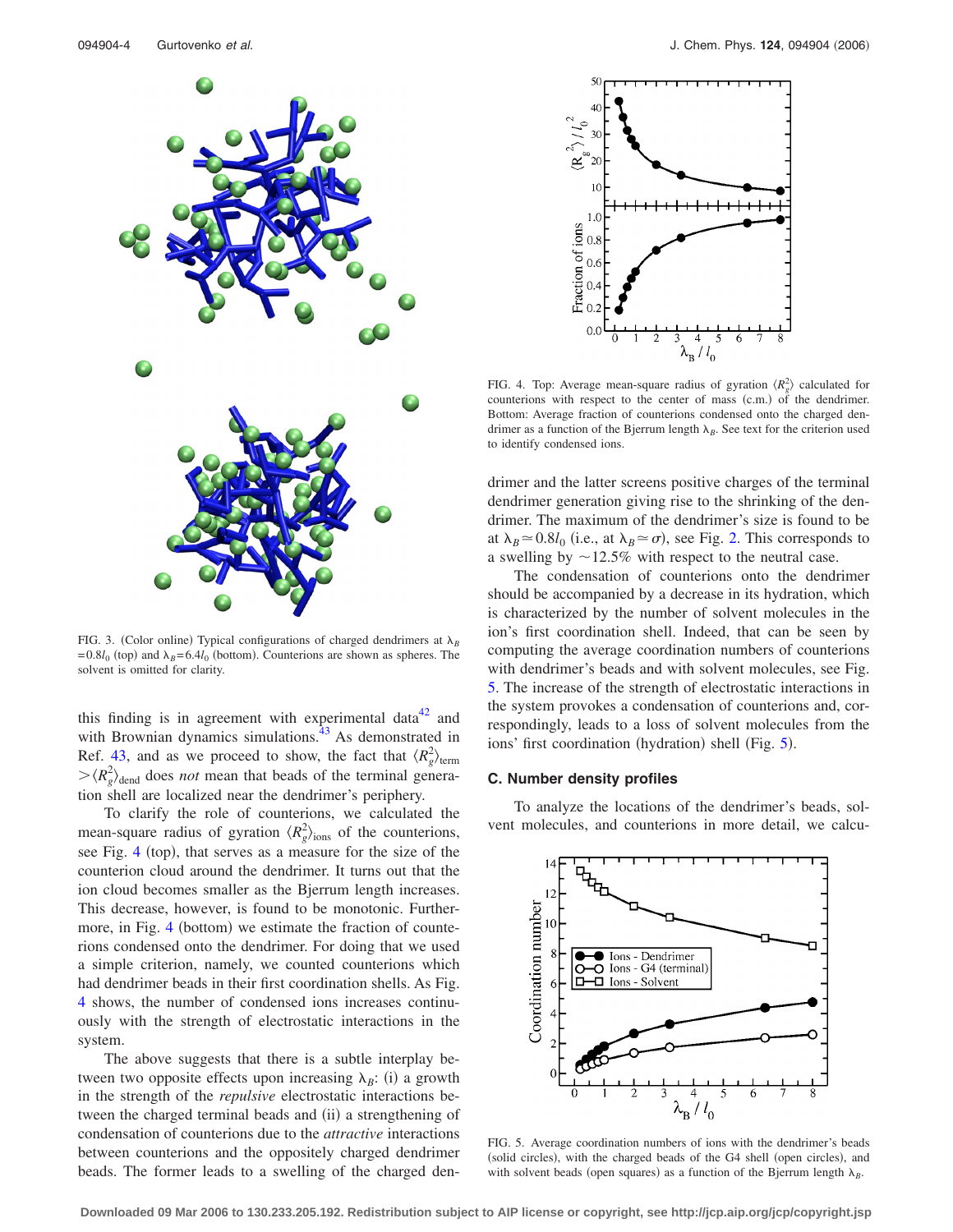<span id="page-4-0"></span>

FIG. 6. Radial number densities  $\rho(r)$  as a function of the distance *r* from the center of mass (c.m.) of the dendrimer for  $\lambda_B$  equal to 0.0, 0.2 $l_0$ , 0.8 $l_0$ , and  $8.0<sub>0</sub>$ .

lated component wise number density profiles  $\rho(r)$  as a function of the radial distance *r* from the c.m. of the dendrimer, see Fig. 6 (Fig. 7 shows the corresponding radial bead distributions). For a neutral dendrimer the density profiles are in agreement with earlier molecular dynamics studies of dendrimers in an explicit solvent. $27$  The overall number density of a dendrimer develops a plateau at  $r > 0.5l_0$  from its c.m. The beads of the terminal shell are broadly distributed, implying a considerable degree of backfolding. The solvent molecules penetrate deeply into the dendrimer and their density profile has a plateau at  $r > 0.5l_0$ , see Fig. 6.

At small Bjerrum lengths  $(\lambda_B \le 0.8 l_0)$  the charged dendrimer swells and the density profile plateau broadens considerably with a simultaneous drop in the plateau's magnitude, see, e.g., Fig. 6 for  $\lambda_B=0.8l_0$ . The charged beads of the terminal shell are redistributed towards the dendrimer's periphery making the interior of the dendrimer significantly more accessible for solvent and counterions.

Further increase in the Bjerrum length leads to a shrink-



FIG. 7. The number of beads (corresponding to the number densities in Fig.  $6$ ) as a function of the distance  $r$  from the c.m. of the dendrimer.



FIG. 8. Radial charge densities  $\rho_e(r)$  as a function of the radial distance *r* from the c.m. of a dendrimer for  $\lambda_B$  equal to  $0.2l_0$  (solid line),  $0.4l_0$  (dashed line),  $0.8l_0$  (solid line with circles), and  $3.2l_0$  (solid line with stars). To reduce the noise in the data, the charge densities shown here were first fitted to splines (Ref. [44](#page-7-0)).

age since counterion condensation starts to dominate. Therefore, the dendrimer's density profile changes towards a similar profile as observed at small  $\lambda_B$  with one important exception: The amount of condensed ions increases considerably, and their density profiles overlap more and more with the density profiles of the charged terminal beads of the dendrimer (up to almost complete coincidence of the profiles in the case of extremely large Bjerrum lengths, see Fig. 6 for  $\lambda_B$ =8.0*l*<sub>0</sub>). This shrinkage is accompanied by a reduction of voids in the dendrimer's interior leading to the squeezing of solvent molecules out of the dendrimer, see Figs. 6 and 7.

## **D. Charge density profiles**

Next, we take a look at the screening of the dendrimer's charges by counterions. In Fig. 8 we plot the charge density profiles  $\rho_e(r)$  for the whole system as a function of the radial distance *r* from the c.m. of the dendrimer. We recall that since our solvent is nonpolar, the charge densities  $\rho_e(r)$  are defined only by the interplay between the positively charged terminal beads and the negatively charged counterions. Figure 8 clearly demonstrates screening: The height of the positive  $\rho_e(r)$  peaks drops drastically with increasing Bjerrum length as compared with the  $\rho_e(r)$  peak for  $\lambda_B = 0.2 l_0$  when the counterion condensation has just started.

While the main peaks of all  $\rho_e(r)$  curves are located in the domain of the positive charges, starting with  $\lambda_B=0.6l_0$ , one observes small minima close to the c.m. of the dendrimer where  $\rho_e(r)$  becomes negative, see Fig. 8. We address these minima to the fact that some of condensed counterions can be localized deep in the dendrimer's interior rather than beside charged terminal beads giving rise to an excess of negative charges close to the dendrimer's center of mass, see Figs. 6 and 7. In turn, on the right of  $\rho_e(r)$  peaks we see another region where the overall charge of the system is also negative. This region of negative charge, being associated with "unbound" counterions in bulk solvent, becomes smaller with  $\lambda_B$  and eventually disappears at large Bjerrum lengths.

**Downloaded 09 Mar 2006 to 130.233.205.192. Redistribution subject to AIP license or copyright, see http://jcp.aip.org/jcp/copyright.jsp**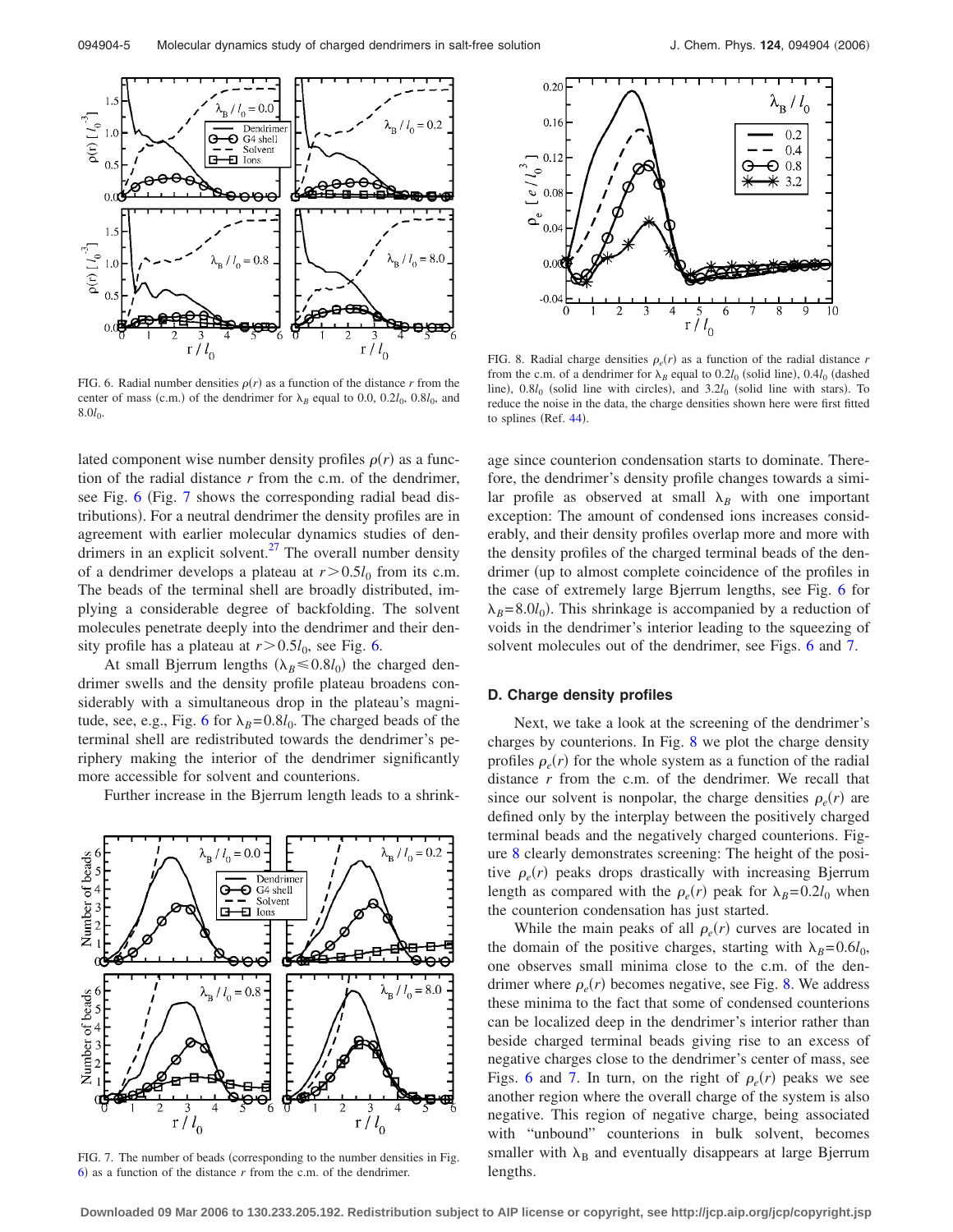

FIG. 9. Characteristic relaxation time  $\tau_{\text{rot}}$  related to the dendrimer's reorientational dynamics as extracted from the autocorrelation function of the unit vector pointing from the c.m. of the dendrimer to the beads of its terminal G4 generation shell. Error bars are of the order of the symbol size.

#### **IV. DYNAMIC PROPERTIES**

The molecular dynamics simulation technique provides an access to the dynamic properties, and next we discuss the dynamics of charged dendrimers in a salt-free solution.

#### **A. Global reorientational dynamics**

First, we consider the relaxation of vectors pointing from the c.m. of the dendrimer to the beads of a given generation shell.<sup>18,27,45</sup> If the terminal (G4) generation shell is considered, the corresponding autocorrelation function (ACF) of "c.m.-G4" vector can be employed to analyze the global reorientational behavior of the whole dendrimer. $^{27}$  It is, however, necessary to bear in mind that there is no reason for the beads of the last generation to be located at the dendrimer's periphery.

To characterize the dendrimer's rotation, we calculated the ACF of the *unit* vector directed along the c.m.-G4 vector. The corresponding relaxation times  $\tau_{\text{rot}}$  were extracted from the autocorrelation functions as follows. First, it was ascertained that the ACF can be characterized by a single relaxation time, namely, that the time dependence of the natural logarithm of the ACF was roughly linear. Then, the relaxation time was defined as the time of the ACF decay by a factor of *e*.

Figure 9 shows that the global reorientational motion of the charged dendrimer depends nonmonotonically on the Bjerrum length. Such a behavior resembles the  $\lambda_B$  dependence of  $\langle R_g^2 \rangle$  as was seen earlier in Fig. [2.](#page-2-0) This is expected since it is reasonable to assume that the global reorientational dynamics is controlled by the dendrimer's size: Larger size requires more time for reorientation.

# **B. Local dynamics of bonds and dendrimer's core**

As seen in Fig. 9, the global reorientational dynamics is determined by rather long characteristic times up to  $\sim 200\tau_0$ . The local orientational motions are characterized by much shorter times. As an example, we consider here the reorientation dynamics of the bond vectors  $\mathbf{b}_i(t)$ . In Fig. 10 we plot



FIG. 10. Time evolution of the normalized autocorrelation function  $P_1(t)$  $=$   $\langle \mathbf{b}_i(0) \mathbf{b}_i(t) \rangle$  of bond vectors  $\mathbf{b}_i(t)$  of the innermost (top) and the outermost (bottom) shells. The legend shows the different Bjerrum lengths used.

the time evolution of the corresponding autocorrelation function  $P_1(t) = \langle \mathbf{b}_i(0) \mathbf{b}_i(t) \rangle$  for the innermost (G0) and the outermost (G4) shells. We note that the relaxation of  $P_1(t)$  cannot be characterized by a single relaxation time. Therefore, we focus here on the time behavior of  $P_1(t)$  rather than on characteristic times.

The reorientation of a bond slows down with the size of the dendrimer, see Fig. 10 (top). Such a behavior is found to hold for all inner generation shells from G1 to G3 (data not shown). Remarkably, the above nonmonotonic (notice the order of the curves) dependence on  $\lambda_B$  in Fig. 10 (top) breaks down for  $P_1(t)$  of the terminal (outermost) generation shell as it is seen in Fig. 10 (bottom). This feature can be linked to the condensation of counterions which plays a dominant role at  $\lambda_B > 0.8 l_0$  and, therefore, can hinder the reorientation of bonds of the terminal G4 shell.

The local reorientation dynamics of dendrimer bonds can also be characterized by the autocorrelation function  $P_2(t) = (3/2)(\langle \mathbf{b}_i(0) \mathbf{b}_i(t) \rangle^2 - 1/3)$ . It turns out that the simple relation  $P_2(t) = P_1^3(t)$  holds for all bonds in agreement with the previous simulation studies.<sup>18</sup>

Last, we focus on the relaxation of the vector pointing from the dendrimer's center of mass to its core ("c.m.-core" vector).<sup>[18](#page-7-0)</sup> The core and the c.m. are typically found to be very close to each other. However, they do not exactly coincide and the relaxation of the corresponding c.m.-core vector is characterized by small (but finite) relaxation times.

In Fig. [11](#page-6-0) we plot the corresponding characteristic relaxation times  $\tau_{\text{core}}$ , which were determined from corresponding autocorrelation functions in the same manner as described in Sec. IV A. As argued above, the relaxation times turn out to be very small, just a few  $\tau_0$ . The  $\lambda_B$  dependence of the  $\tau_{\text{core}}$ resembles the behavior of the  $\langle R_g^2 \rangle$  curve in Fig. [2,](#page-2-0) i.e., increase in the dendrimer size speeds up the relaxation of the c.m.-core vector and vice versa. This effect can be explained in terms of the mobility of a dendrimer core: Larger den-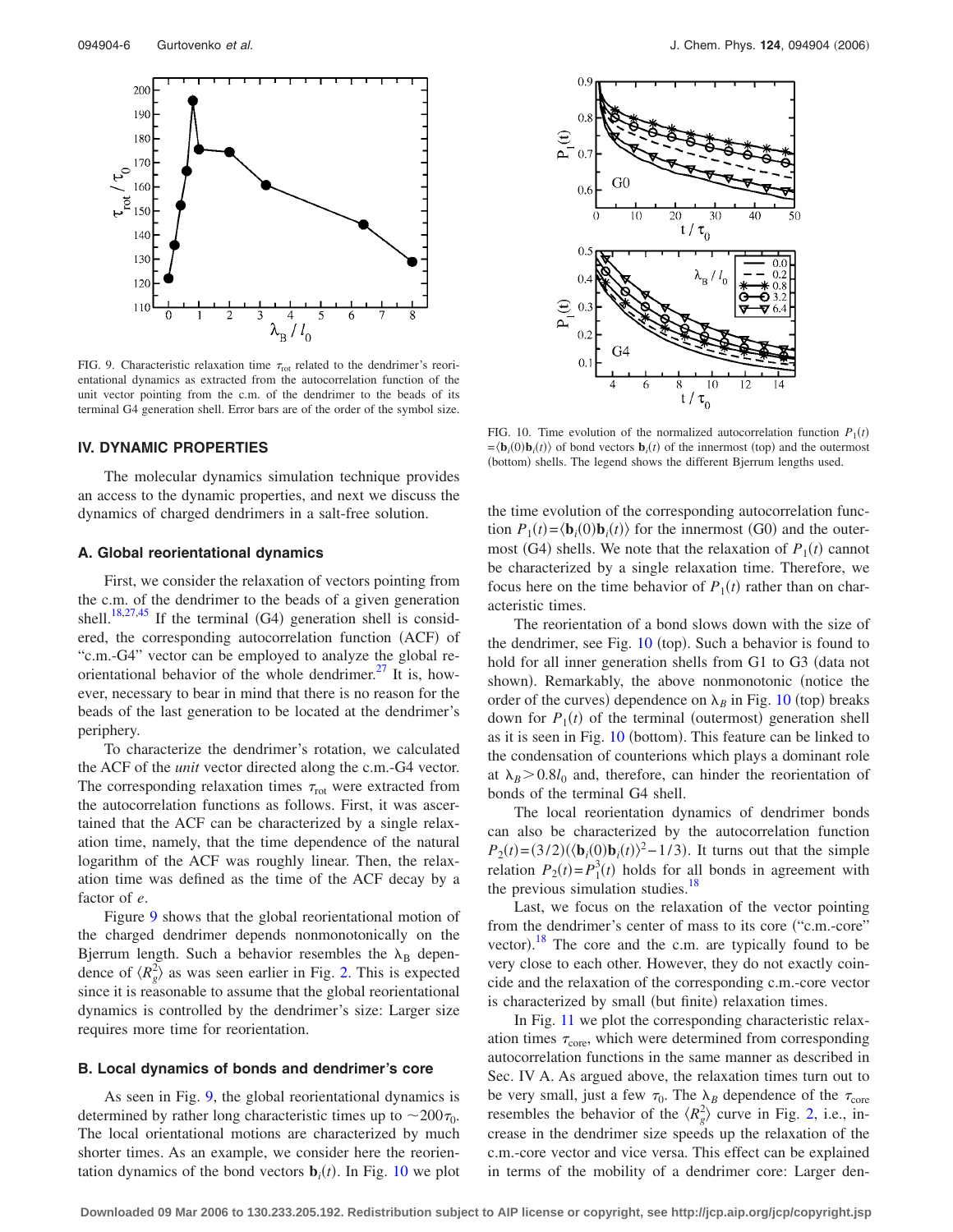<span id="page-6-0"></span>

FIG. 11. The characteristic relaxation time  $\tau_{\text{core}}$  for a vector pointing from the c.m. of a dendrimer to its core as a function of the Bjerrum length  $\lambda_B$ . Error bars are of the order of the symbol size.

drimers are characterized by smaller densities of their inte-rior (see Fig. [6](#page-4-0)) and, therefore, by more mobile cores which relax faster.

#### **V. DISCUSSION AND CONCLUSIONS**

We have performed a systematic molecular dynamics study of generic cationic dendrimers solvated in explicit solvent in the presence of explicit counterions. The main goal was to understand to what degree the structural and dynamic properties of charged dendrimers are sensitive to the strength of electrostatic interactions, and what is the role of counterions.

We found an intriguing interplay between the *repulsive* interactions of the dendrimer's charged terminal beads and their *attractive* interactions with oppositely charged counterions. Depending on the type of dominant interactions, one observes swelling or shrinking of the molecule as the strength of the electrostatic interactions is increased. In other words, the size of a charged dendrimer depends *nonmonotonically* on the Bjerrum length  $\lambda_B$  as shown in Fig. [2.](#page-2-0) Most of the dendrimer's structural and dynamic characteristics considered in this study were found to follow this pattern.

For small Bjerrum lengths a charged dendrimer swells with  $\lambda_B$  and its size reaches maximum at  $\lambda_B=0.8l_0$ . At larger Bjerrum lengths the condensation of counterions dominates and the dendrimer shrinks. The counterion condensation is often discussed in the framework of the Manning theory,<sup>46</sup> which predicts the condensation to occur when  $\lambda_B/a \ge 1$ where *a* is the distance between charges along the polymer backbone. However, Manning's criterion is not applicable in our case. Manning's theory is formulated for linear polyelectrolytes and not for spherical-like branched objects such as dendrimers. Second, the charged dendrimer considered in our study has only its terminal beads charged, making the meaning of the parameter *a* uncertain. The counterion condensation, the effects of valence, charging, and the size and shape of the dendrimer could [mor](#page-7-0)e appropriately be studied using the method of Patra  $et al.<sup>47</sup>$  who studied the charging of spherical three dimensional objects under different conditions. A detailed study of the above factors is, however, beyond the current work and will be addressed in a future publication.

The Bjerrum length  $\lambda_B = \sigma$  corresponds to the position of the  $\langle R_g^2 \rangle$  peak, see Fig. [2,](#page-2-0) and, therefore, separates swelling and shrinking regimes. Remarkably, on the left-hand side of the peak, the separation between charges *always* exceeds the Bjerrum length because the beads cannot get closer than  $\sigma$ and  $\lambda_B < \sigma$ . On the other hand, the counterion condensation is rather weak in this  $\lambda_B$  domain. Therefore, one can expect the Debye-Hückel approximation to be valid at around  $\lambda_B$  $\leq \sigma$  and to break down at larger Bjerrum lengths.

It is instructive to relate the dendrimer bond length  $l_0$ (and, correspondingly, the average dendrimer size  $R<sub>g</sub>$  and the Bjerrum length  $\lambda_B$ ) to the characteristic length scales typical for real dendrimers in aqueous solutions. The value of 17.1 Å is available from small angle x-ray scattering experiments<sup>48</sup> for the average radius of gyration  $R_g$  of a PAMAM dendrimer of the fourth generation. A very recent MD study<sup>21</sup> reported  $R<sub>g</sub> = 16.78 \pm 0.15$  Å for a nonprotonated PAMAM dendrimer in explicit water. In another study, Lee *et al.*[20](#page-7-0) reported  $R<sub>g</sub> = 14.8 \pm 0.1$  Å, that was obtained from MD studies of PAMAM dendrimers without a solvent *Rg*  $=14.50\pm0.28$  Å in Ref. [21](#page-7-0) was obtained under the same conditions). Assuming that dendrimer swells on about 15% in water, $^{21}$  the results of Lee *et al.*<sup>[20](#page-7-0)</sup> seem to be in accord with other studies. We took  $R_g \approx 17 \text{ Å}$  for our parametrization. For a neutral dendrimer we have  $R_g \approx 2.54 l_0$ , see Fig. [2,](#page-2-0) such that  $l_0 \approx 6.7$  Å.

Thus, the critical Bjerrum length corresponding to the dendrimer's maximal size can be estimated to be 5.4 Å. In turn, the Bjerrum length in water at  $300 \text{ K}$  is about 7.1 Å (or  $\sim$ 1.3*l*<sub>0</sub>), i.e., it exceeds the critical value. In practice, since the  $\langle R_g^2 \rangle$  peak is not very sharp, the value of  $\langle R_g^2 \rangle$  for a dendrimer in *water*, being located next to the peak, is rather close to the maximum of  $\langle R_g^2 \rangle$ , see Fig. [2.](#page-2-0) Taking also into account the uncertainty in defining the value of  $l_0$ , one can conclude that counterion condensation will not affect significantly PAMAM dendrimers in water under physiological conditions.

To summarize, we demonstrated that including explicit counterions can have a dramatic effect on the structure and dynamics of charged dendrimers, and under certain conditions they cannot be treated implicitly. Therefore, simplified approaches, such as the well-known Debye-Hückel approximation, have to be applied with great care. Given that the most exciting applications of protonated dendrimers are related to drug and gene delivery, it would be interesting to clarify the role of counterions in the complexation of charged dendrimers with linear polyelectrolytes bearing opposite charges[.49,50](#page-7-0) This problem is addressed in our ongoing studies.

#### **ACKNOWLEDGMENTS**

Fruitful discussions with Dr. Alexey V. Lyulin and Professor Anatoly A. Darinskii are gratefully acknowledged. This work has been supported by the Academy of Finland through its Center of Excellence Program to two of the au-